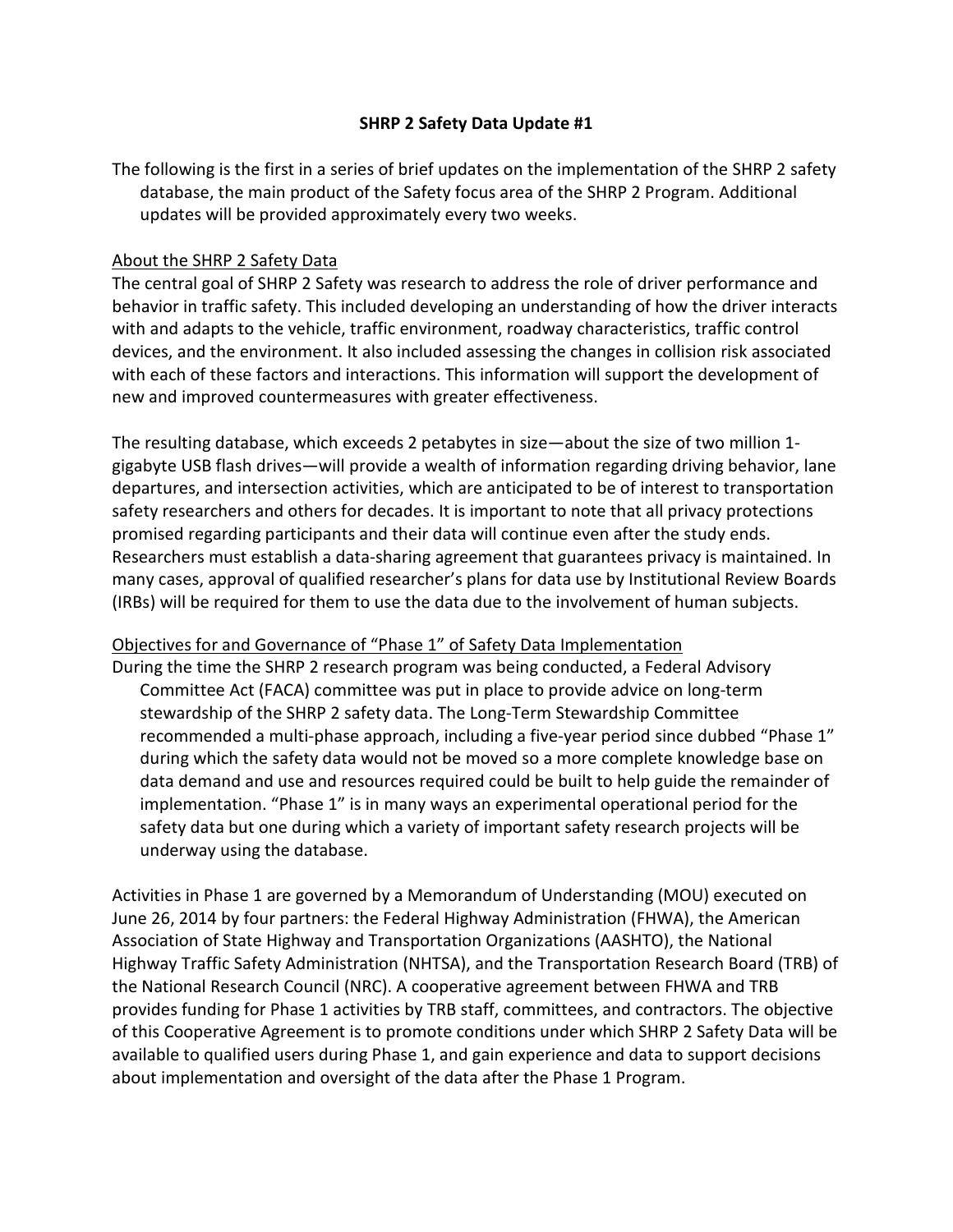- A Safety Data Oversight Committee (SDOC) has been established to provide policy guidance for Phase 1. Members include executives from state transportation agencies, representatives from the automotive industry, academic experts on "big data" and information technology, and experts on traffic safety research. Ex-Officio members include representatives from the four MOU partners.
- Technical advice to the SDOC has been provided and will continue to be provided to the SDOC by several Expert Task Groups (ETGs). One ETG has been in place since the middle of 2014 and has provided extensive advice to the SDOC on statements of work for database management contracts, a request for information (RFI) released in January 2015, and data sharing and privacy protection policies for the safety data. This first ETG includes a variety of technical experts on information technology, databases, human factors research, transportation safety, statistics, and "big data". Additional ETGs may be developed as needed to address issues such as privacy protection, user community development and outreach, and sustainable business models for database operations beyond Phase 1.
- Both the SDOC and the ETG include representatives from the health care industry, which has considerable expertise in analyzing large, complex datasets that contain data with privacy protection considerations.

# Types of Issues to be Addressed During Phase 1

Many issues associated with the SHRP 2 safety data will be addressed during Phase 1. Some of the most important of these are outlined in the Cooperative Agreement and include:

- Data usage, research interests, and potential market for the data;
- Institutional structures and responsibilities;
- Costs, users' willingness to pay, possible funding sources, cost-sharing, and user-fee
- structures;
- Types of facilities, skills, management processes, and technologies for user access and
- protection of personally identifying information in the data;
- Performance measures for data marketing, delivery, dissemination, and access; protection of personally identifiable information; and effectiveness of user tools and support;
- Information may be generated through selected testing of options, within the constraints of the Phase 1 Program; and,
- Options for future (beyond Phase 1) implementation and oversight of the SHRP 2 Safety Data Program including pros and cons for each option.

# More Information to Come

These updates on Phase 1 of the implementation of the SHRP 2 Safety Data will be published in the TRB e-Newsletter every few weeks over the next months. Future topics to be covered in updates will include: